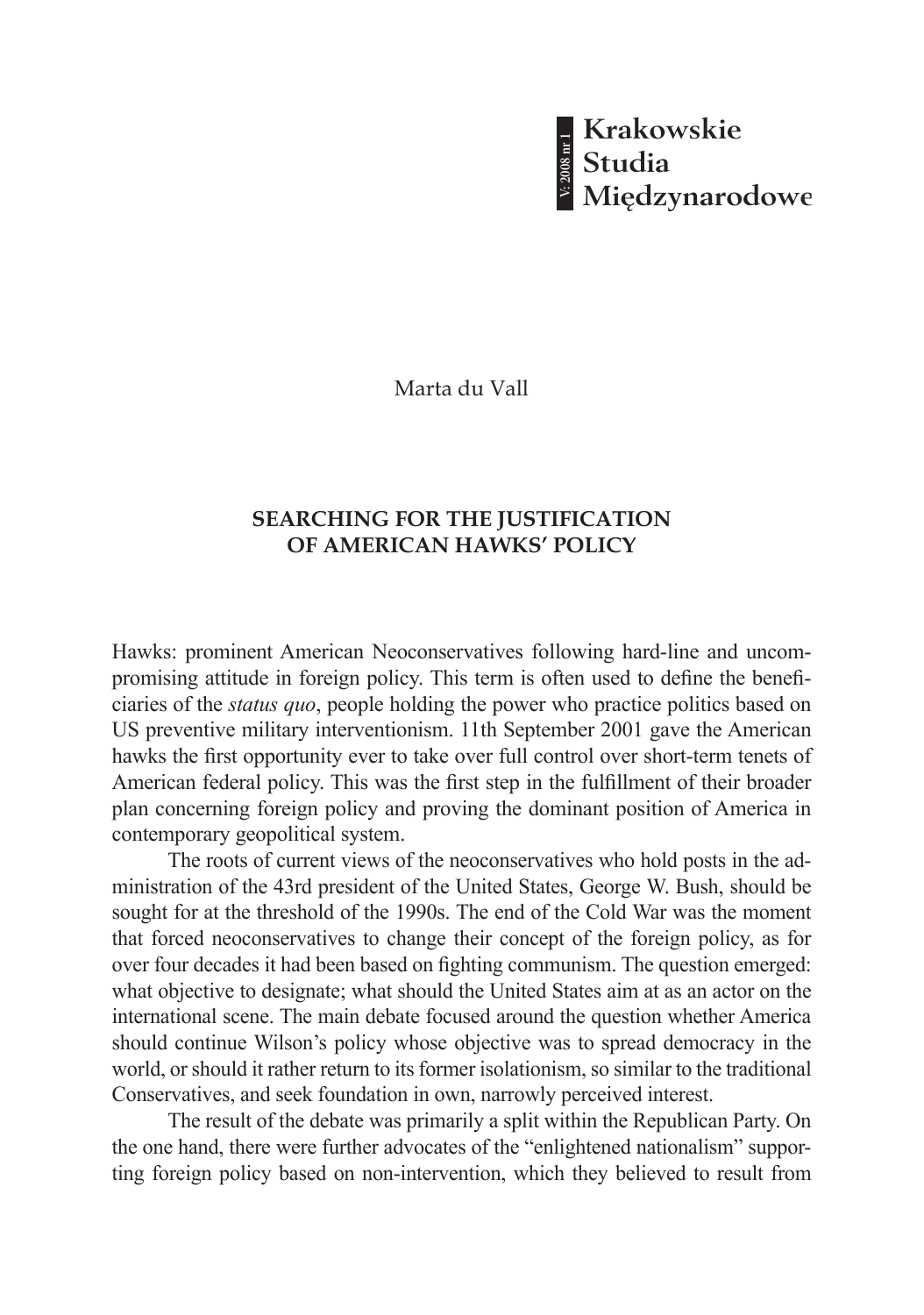the history of America, its tradition, and the wisdom of the Founding Fathers. They opposed any crusades for spreading democracy. Turning the back on the rotten Old World was one of the myths on which America was built. The United States – the land of the free, the land of plenty, and the land of moral self-improvement – was to develop independently of Europe, never becoming entangled into the debasing conflicts of states of the eastern hemisphere<sup>1</sup> that were devoid of any scruples. On the other hand, there were primarily those neoconservatives who did not want returning to the past. The desired a broad scale campaign to support spreading democracy all over the world, with the hoped result of such activity being the broadening of the land of liberty.<sup>2</sup>

Irving Kristol, the godfather of neoconservatism, supporting the basing of the foreign policy on solely American interests. This, however, followed a broader line of thought that whatever America does for itself, it does also for others. Kristol believed that the interest of the United States goes far beyond the ordinary reason of State. Following this train of thought further, neoconservatives were persistently in favor of the United States' audacity and readiness to defend its interest, even when its allies do not want or cannot support them. They became the champions of unilateral actions on the international scene: of such actions that will be deemed necessary from the point of view of the American raison d'être.3

Neoconservatives considered that the foreign policy in the post-Cold War period was to a great extent based on similar, if not the same, arguments that Ronald Reagan used to crack down on the Soviet Union. Reagan, as we know, unconditionally believed that the United States is the chosen nation, whose obligation is to defend democracy both on the inside and abroad. The objective here was to be the universalization of the liberal democracy. After the fall of the Berlin Wall, neoconservatives followed a similar assumption, preaching that the diminishing safety of the United States diminishes parallel to the shrinking of the area of democracy, and the democracy and individual liberty are universal, and supporting them in the world is justified. For decades, the United States were treated by the democratic world as the guarantor of both political and economic liberty. In the new international reality neoconservatives wanted America to make use of its advantage to enforce the international standards of conduct. At the threshold of the 1990s they believed that safety of the world depends on the readiness of the United States to assume the role of the leader.

After the initial period dominated by the eagerness to be strongly present and involved on the international scene, neoconservatives assumed a more neutral attitude and selected a certain 'middle of the road' course that was to avoid crusades in the name of democracy. It might seem that they denounced interventionism as a tool for conducting foreign policy, and acknowledged that the United States no

<sup>1</sup> E. To d d, *Schyłek imperium. Rozważania o rozkładzie systemu amerykańskiego,* Warszawa 2003, p. 20.

<sup>2</sup> P. J. B u c h a n a n, *Prawica na manowcach,* Wrocław 2005, pp. 20–21.

<sup>3</sup> J. E h r m a n, *Neokonserwatyzm,* Warszawa 2000, pp. 194–195.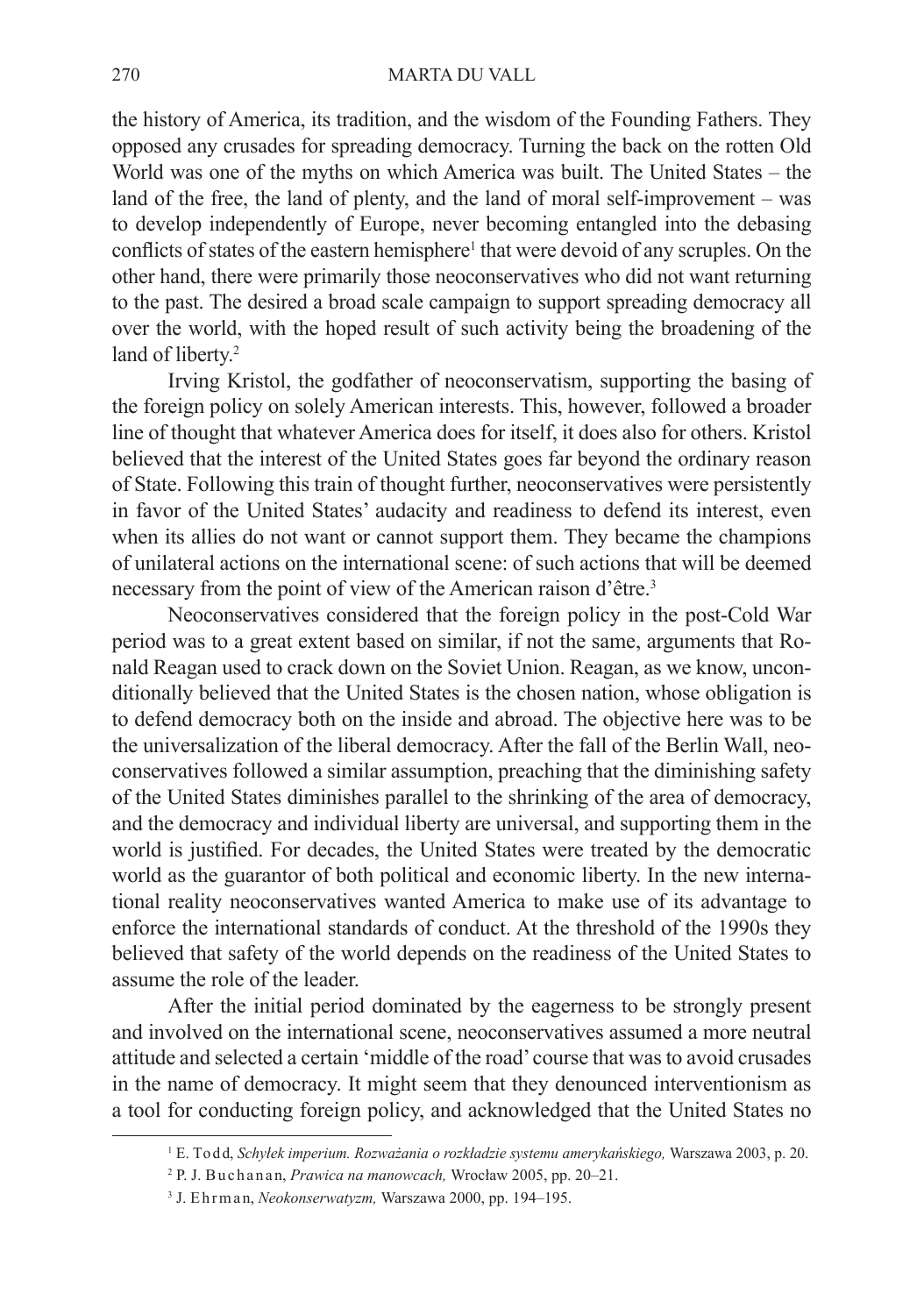longer has to shoulder the responsibility for maintaining peace in Europe or chairing NATO. Nevertheless, the developments in the world proved that neoconservatives could not explicitly identify the interests of their country and decide when America should become involved and use its power. Situations would crop up when some neoconservatives supported the government's interventions in international conflicts, while others were their stalwart opponents.

It goes without saying that after Ronald Reagan successive cabinets governing the United States used the agenda of the convictions that originated in the neoconservative thought despite the fact that both Bush and Clinton represented the passive attitude that assumed cooperation with other powers, and allowed use of force only in exceptional cases. The system of multi-polar international order established in the first half of the 1990s was still based on the dominance of America – the only superpower – that cooperated with a group of several states with decidedly lesser potentials.

The first acid test for the new order in international relations was Iraq's invasion on Kuwait in October 1990. George Bush, the 41st president of the United States, wrote that he was ready  $-$  should there be such need  $-$  to counteract the Iraqi–Kuwaiti crisis on his own. He wanted, however, the United Nations to participate in the first reaction to the aggression and severely condemned the Iraqi attack against a UN member, as it would be of momentous significance. Despite the optimistic bias, he did not really know what to expect from the United Nations. He realized that this was to be the first test of the operation of the United Nations Security Council in a crisis situation in the post-Cold War era.<sup>4</sup> From this point of view, of great significance was the joint Soviet–American declaration that condemned the Iraqi invasion of Kuwait of 3 August 1990. It meant that the previous main supporter of Iraq did not support the aggression. It was a proof that for the first time since the beginning of the Cold War two superpowers were on the same side of a major international crisis.<sup>5</sup> President Bush performed a master feat of diplomacy and gathered a whole alliance of Arab States and NATO countries, composed of nearly 30 states. The United States needed the support of Arab countries for all their activity in and around Persian Gulf, so as not to jeopardize the further development of good Arab–American relations or undermine the trust for America in the region. With the backing of Germany and Japan, support of the UN Security Council, and approval of the Congress, Bush ordered the commencement of the Desert Storm operation. After five weeks of air raids, the American ground forces needed no more than just 100 hours to drive the Iraqi army from Kuwait, and march towards Baghdad.<sup>6</sup>

The war in the Persian Gulf was a certain bridge between the Cold War era and the new international order. A joint position of both superpowers was of historic significance and symbolic of the changing Soviet–American relations. The coopera-

<sup>4</sup> G. B u s h, B. S c o w c r o f t, Ś*wiat przekształcony,* Warszawa 2000, p. 312.

<sup>5</sup> *Ibidem*, p. 335.

<sup>6</sup> P. B u c h a n a n, *op. cit.*, pp. 21–22.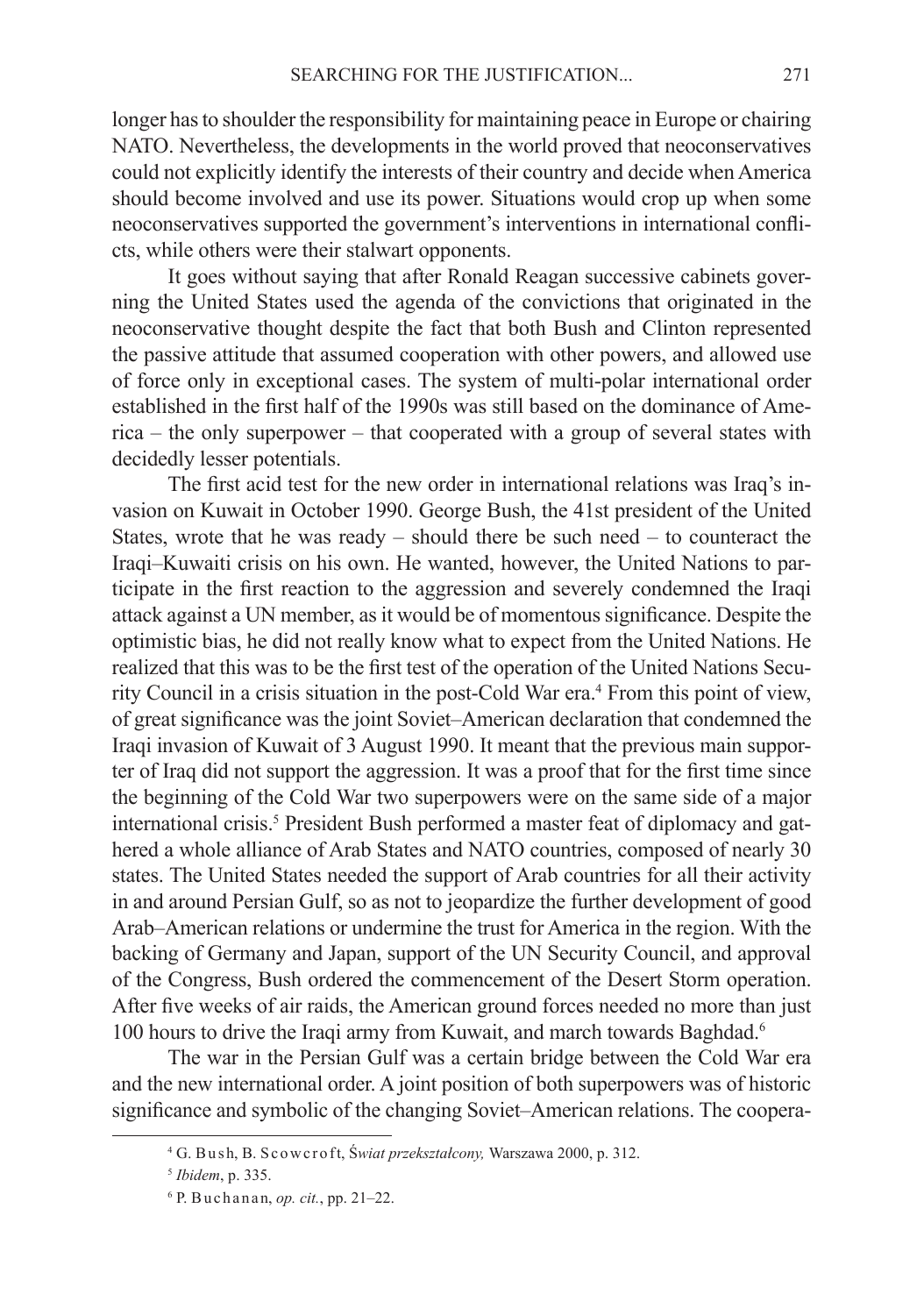tion between the two countries allowed belief that the world would be built where the United Nations will be capable of working on the international scene and oppose aggressions in the manner envisaged by the authors of the Charter of the United Nations<sup>7</sup>

This war provided arguments both for American multilateralists and unilateralists. The multilateralists emphasized that the unanimity of the Permanent Representatives of the UN Security Council allowed the successful use of political and military instruments contained in the Chapter VII of the Charter of the United Nations that referred to the lawful employment of force in case of any threat to the peace, breach of the peace, or act of aggression. Unilateralists, on the other hand, emphasized that the entire operation would have been impossible without the political determination, and military and economic potential of America.<sup>8</sup>

Neoconservatives were inclined to agree with the claim put forth by Charles Krauthammer that the United States is the only state with military, diplomatic, political, and economic assets that allow assumption of the role of the decisive player by the US in any conflict wherever in the world it should occur.<sup>9</sup> According to the neoconservatives, but also to the broad masses of the American society, the War in the Gulf was a proof that the United States is responsible in a special manner for leadership in solving international crisis situations. The fact of acquiring broad global support for the leading role of America in the world was highly significant. The political credibility and influences of the United States raised to a level that they had never reached before.<sup>10</sup>

Once the war was over, the support for the President in the American Society verged on 90%. The conflict in the Persian Gulf, contributed to the change in international reality and gave the United States the sense of fulfilling a mission, which US needed so very much. A proof of embracing the unipolar concept by Bush's cabinet was the President's address to the United Nations in October 1991, when he stated that he would not withdraw American army from the occupied areas and that he was beginning a crusade for the construction of the New World Order. The United States was to lead the United Nations in the supervision of the world, punishing the aggressors, and maintenance of peace. The mission of America was presented to the world, and Bush was ready to embark on his Wilsonic crusade.<sup>11</sup>

Believe that – using the experience of the previous term, and drawing from the neoconservative thought – George Bush led the United States on to a new path that was to help maintain American dominance on the international scene. The 41st President left a most clear heritage, whose continuators were and are successive US Presidents.

<sup>7</sup> G. B u s h, B. S c o w c r o f t, *op. cit.*, p. 505.

<sup>8</sup> W. S z y m b o r s k i, *Doktryna Busha*, Bydgoszcz 2004, p. 32.

<sup>9</sup> Ch. K r a u t h a m m e r, *The Unipolar Moment*, *"*Foreign Affairs. America and the World" 1990/1991.

<sup>&</sup>lt;sup>10</sup> G. Bush, B. Scowcroft, *op. cit.*, p. 505.

<sup>11</sup> P. B u c h a n a n, *op. cit.*, p. 22.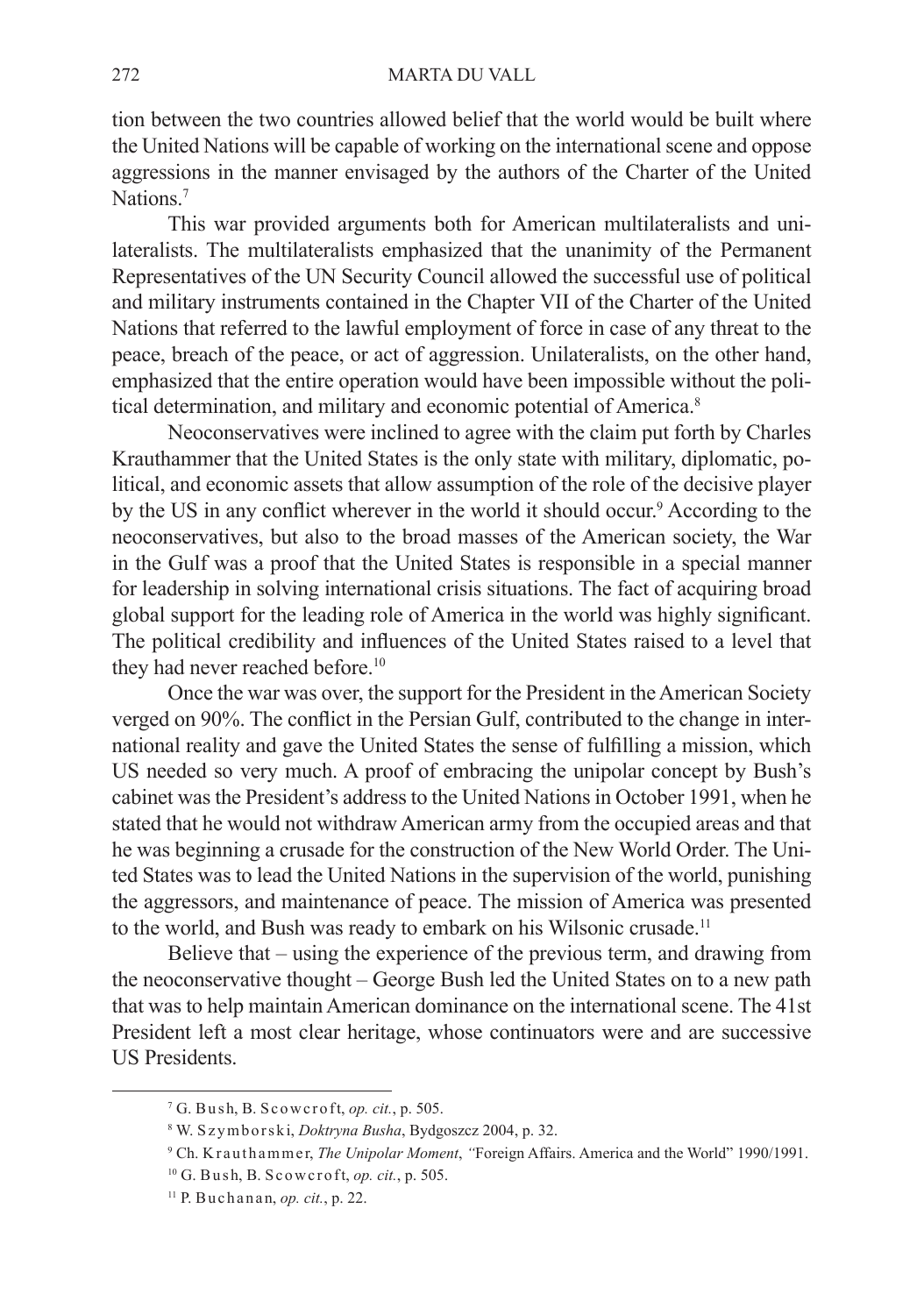Although it seems otherwise, in its foreign policy, Clinton's Democratic cabinet never abandoned the postulates of its predecessor and was highly active on the international scene. The Democratic administration of the White House believed the establishment of the new world order and American-style refurbishment of the international environment both right and necessary.

Besides the war in the Gulf, from the assumption of the presidential chair by George Bush to the presidency of his son, the United States became involved in Panama (1989: intervention that resulted in the removal of the authoritarian ruler, Manuel Noriega), intervened in Somalia, occupied Haiti, bombed Serbia, captured Kosovo, introduced soldiers into the territory of Saudi Arabia,12 began war on global terrorism (Afghanistan), and was again involved in Iraq.

It is to be emphasized that neoconservatives perceive a powerful correlation between democracy and peace. The unquestioned expression of this view is the claim that operation for the benefit of democracy should pose an integral part of United States foreign policy. Even if there should be no correlation, on ideological ground America should still incline towards Wilson's foreign policy. And indeed, Reagan's, Bush's, and Clinton's administration made use of Wilson's rhetoric and set Wilsonic goals before the United States. The differences between the successive governments concerned not the question whether to act for the benefit of democracy, but the manner of such action. Republicans were slightly more hardliner in assessing where and under what conditions democracy may really come to exist.<sup>13</sup>

It is not difficult to assert that both the foreign policy of the United States and the manner it has been practiced over the last few decades carry strong brunt of neoimperialism. American commentators claim openly that the imperial wars, as the one in Yugoslavia or the one in Afghanistan, must be accompanied by new conquests, and that the chaos pervading the world is too dangerous to be treated lightly. The imperial logic seems to be incontrovertible. In his publications, Robert Kaplan, one of the leading of the American Empire, convinces that American leaders are capable of ensuring successful development in parts of the world lying far away from the United States should they remain under its graceful imperial sway.

It does seem that imperialistically tinted contemporary policy is an indispensable consequence of embracing neoconservative beliefs in the field of foreign policy. The power of the empire provided the grounds for the idea of security of the United States. In the consolidated and enlightened leadership of America, the neoconservatives see a solution that may help to eliminate the sense of terror and contribute to the increased level of safety and security in the world and the development of better conditions for the expansion of the freedom zone and democracy.

The neoconservative view on the questions concerning foreign policy may – according to Kristol – be recapitulated in a number of claims:

<sup>12</sup> *Ibidem*, pp. 22–23.

<sup>13</sup> F. F u k u y a m a, *Ostatni człowiek z fiolki – po namyśle*, after: www.tezeusz.pl/cms/tz/index.php?id=1250 (December 2006).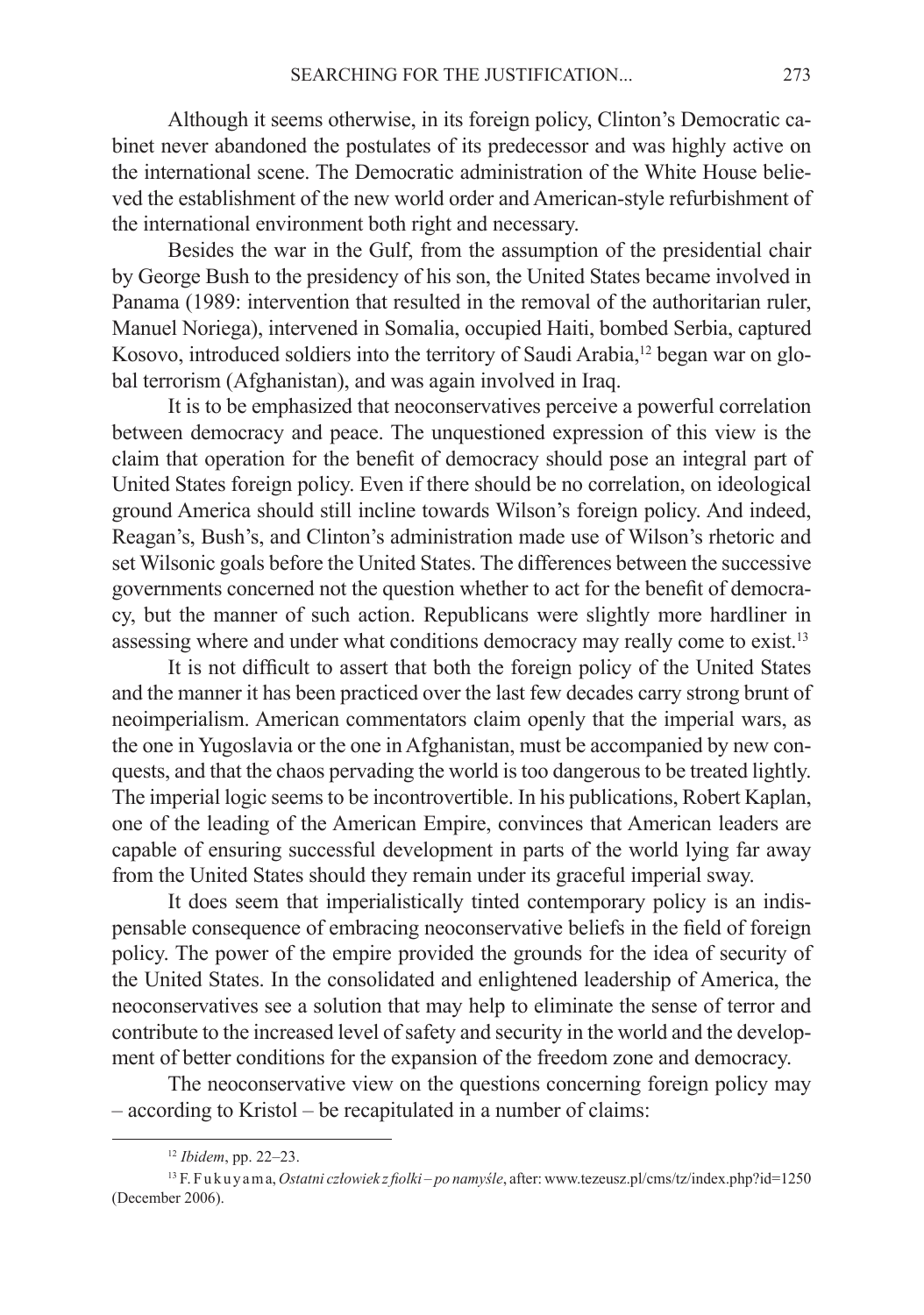- patriotism: according to neoconservatives, it is a natural and healthy movement and it is the task of both the government and the private sector to stimulate and reinforce patriotism. This results from the assumption that Americans as an immigrant society need the sense of belonging.14 It is to be borne in mind that in the case of neoconservatives, one may speak not only about a powerful patriotism, but even about nationalism. This is followed by the belief in the superiority of American democratic values. To quote Irving Kristol, "patriotism flows from the love for the national past/history; nationalism is born from the hope for magnificent future".<sup>15</sup>

- global government: the notion of such a government is considered abhorrent and leading to tyranny. Neoconservatives treat international institutions with high level of suspicion.16

- politicians/men of state: they must primarily be capable of distinguishing friends from enemies. Kristol emphasizes that it is not as easy as it would seem, quoting the experience of the Cold War and the fact that a large share of intelligent people could not treat the Soviet Union as an enemy.17

- National interest: neoconservatives exert pressure not to treat this term in its geographical sense. They believe that a large state, to the like of the United States, has a far broader or more distributed interests. Such a state inevitably has ideological interests, for which material premises are just an addition. Hence the conviction that United States are obliged to defend – if possible – the democratic nations in the strife against non-democratic powers, be they internal or external.<sup>18</sup>

- Military power: the overwhelming military power of the United States towards all the other states is, in the opinion of neoconservatives, incontrovertible. The supremacy was not planned, and there are many Americans who do not believe it even today. It goes without saying, however, that during the five decades that have passed since the second world war, while Europeans maintained peaceful relations with the Soviet Union, the United States became involved in a long succession of wars: Korea, Vietnam, later the Persian Gulf conflict, Kosovo, and the wars in Afghanistan and Iraq. Such actions resulted in the increased arms expenditure, more or less proportional to the economic growth, while Europe continued to limit its arms expenditure, promoting social programs. This contributed to today's *status quo*, where in more than a decade from the downfall of the Iron Curtain, America is wielding a unique military power.

Kristol emphasizes that this power is followed by responsibility, be it accepted or not. Moreover, he claims that if one has a power like the contemporary United States, either the United States will find its opportunity to use it or the world

<sup>&</sup>lt;sup>14</sup> I. K r is to l, *The Neoconservative persuasion: What it was, and what it is, "The Weekly Standard"* 2003, August 25, Vol. 8, Issue 47.

<sup>&</sup>lt;sup>15</sup> I d e m, *Reflections of a neoconservative*, New York 1983, p. xiii.

<sup>&</sup>lt;sup>16</sup> I dem, *The Neoconservative persuasion...* 

<sup>17</sup> *Ibidem.*

<sup>18</sup> *Ibidem.*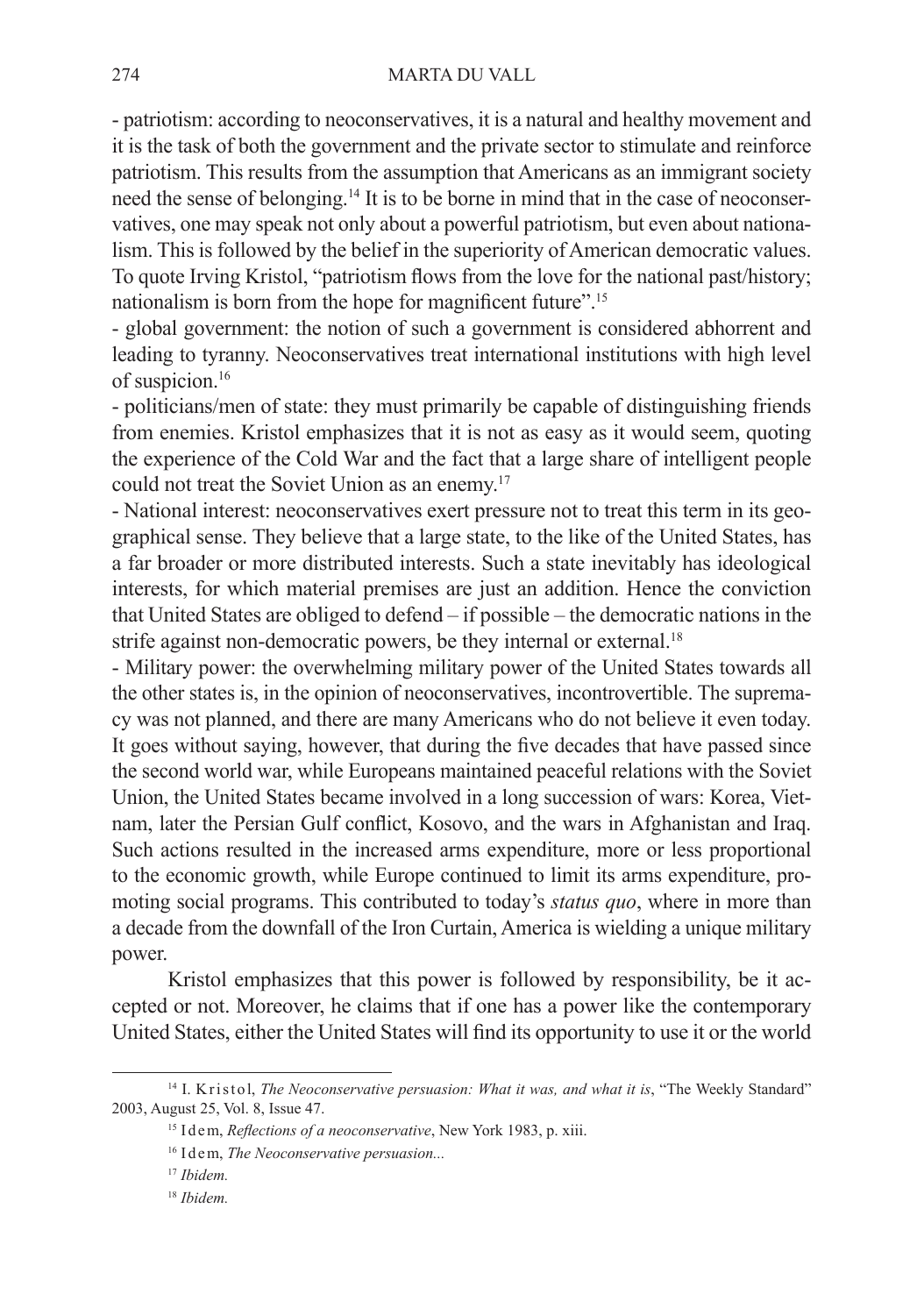will find it in their stead.<sup>19</sup> It is not difficult to see that a new Conservatives, today is the prevalent doctrine in American political scene and it seems necessary to emphasize that it has undergone a major evolution from the moment it was born as a worldview of Cold War liberals desiring powerful resistance against the Communist bloc to the time when it is a doctrine that bears traits of imperialism.

The most distinguishing feature of neoconservatism in the last decades was the uncompromising position in the ideological controversy with the Communist bloc, which has recently lost its significance. Yet also at present, the neoconservative vision of American foreign policy continues to follow the hard line, with its characteristic features including uncompromisingness and portrayal of the world in the categories of friends and foes. Neoconservatives expertly use the moral and ideological justifications for current activities undertaken on the international scene. Besides this, they should be credited with a continuous and unflinching sense of Messianism and belief in the legal validity of policy aimed at the universalization of liberal democracy in the world. Neoconservatives tried to combine Wilson's idealism in the promotion of American exemplars of democracy with a fascination in Rooseveltian concept of interventionism in foreign policy, which in our day bestows them with a markedly militaristic image.<sup>20</sup>

Today, such an attitude raises vast controversies. Proliferation of democracy with the use of force and coercion does not bring the expected results everywhere and immediately. Can liberty and democracy be imposed by power?

The presidency of Ronald Reagan came in a very special period. He was a politician determined to put an end to the "empire of evil". His actions were directed against the main and greatest  $-$  if at that time, not the only  $-$  enemy. War in the name of democracy and liberty was enthusiastically embraced both by the West and the societies of eastern Europe who longed for liberation. War against Communism was universal in its character, and wherever it was fought it meant struggle for the freedom of societies and freedom of individuals.

I believe that the contemporary situation is decidedly different, and that running his crusade in the name of liberty and operating in distinctly different geopolitical, cultural, and primarily mental and historical conditions, Bush Junior will hardly achieve victory or fail. The nations and societies whose political culture has never been a participative one, which for many years have been dominated by the culture of dependence, if not parochialism, are hard to be activated, encouraged, and convinced to the "western model" of the state and its organization. The national character, and the political culture related to it are hard to change, and the manner that the United States is trying to effect that change seems particularly ineffective. The democratic crusade wherever possible, and negotiations where there is no other way out<sup>21</sup> – this may be a short characteristic of the doctrine currently binding

<sup>19</sup> *Ibidem.*

<sup>20</sup> W. S z y m b o r s k i, *op. cit.*, p. 75.

<sup>&</sup>lt;sup>21</sup> M. Fita-Czuchnowska, Jastrzębie demokracji, "Wprost" 2005, July 3.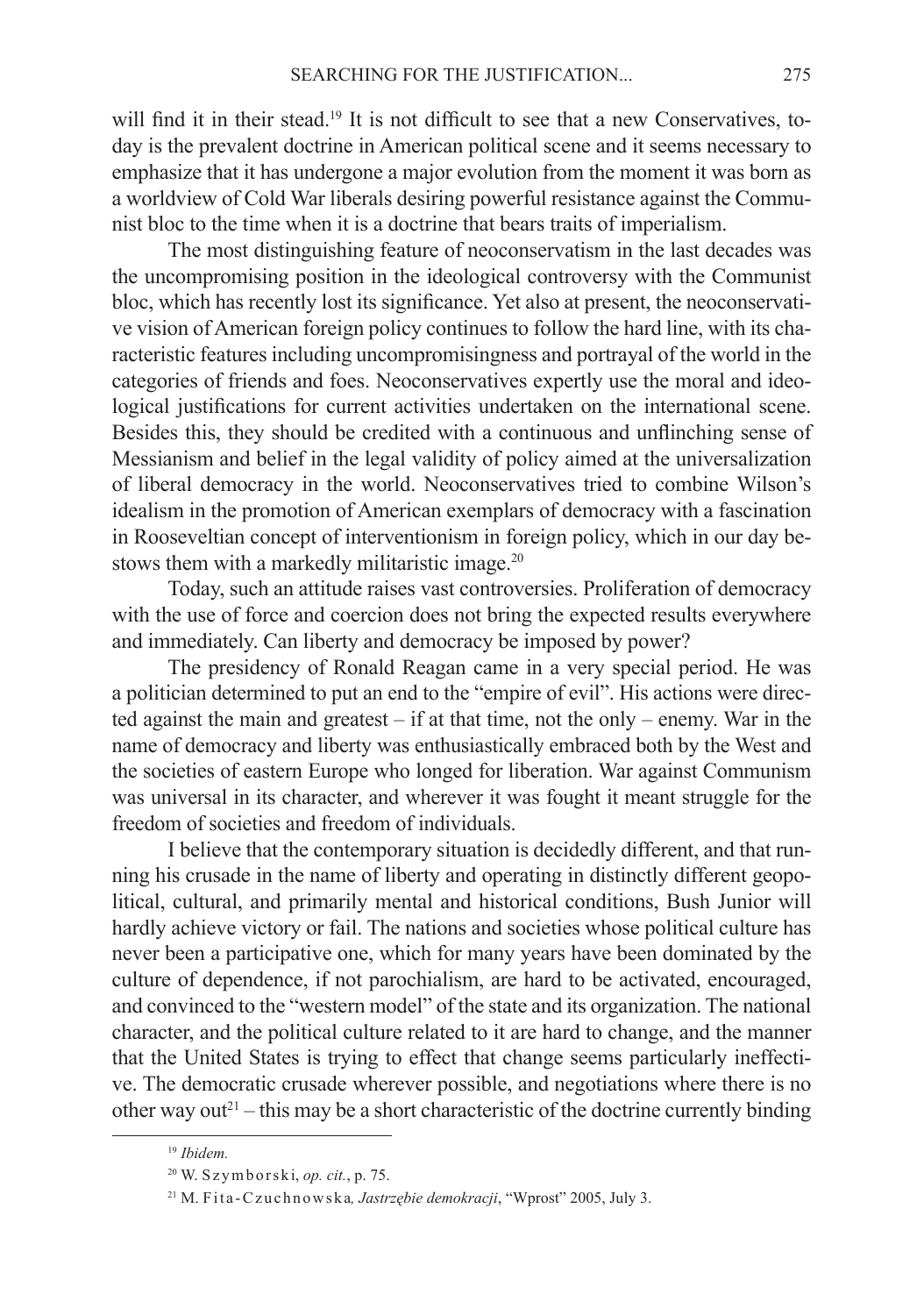## 276 MARTA DU VALL

in American foreign policy. The terrorist attacks of 11th September 2001 were followed by a radical change in the American strategy of security: that was the end of the transitory period between the Cold War strategy of containing Communism and Bush Doctrine. The initial period of his presidency, which lacked a global vision and had Bush clinging to a realistic point of view, with the maintenance of stability being most crucial and ambitions to change the world invisible, was followed by the era whose unchallenged priority was the guarantee of national safety and security, restoration of the superpower reputation, and the United States' due place in the international system.22

Dominant today, neoconservatism is a peculiar form of reborn Reaganism: a dynamic mélange of authority and principles; combination of the American capacity to overthrow regimes with the evangelical belief that democracy is the only proper system; characterized by the faith in the unquestioned power of America.<sup>23</sup> Worth answering is the question whether considering contemporary neoconservatism that has dominated American policy a conservative trend is indeed justified. The actions undertaken by neoconservative decision makers, at least in a number of areas, seem to challenge this claim:24

- first of all, the conviction that American leadership is capable of changing regimes and political systems,

- secondly, the search for ideological justifications for current foreign policy,

- finally, lack of attachment to the role of community and society.

With these in mind, reiterating the earlier statement that imperialism and warmongering than neoconservatism are more proper when referring to the contemporary American leadership seems justified.

The global vision of American foreign policy after the events of the 11th September and accounting for the major elements of the new American doctrine (known as Bush Doctrine) found its full and complete expression in the National Security Strategy, published in September 2002.<sup>25</sup>

The new strategy rejected doctrines of determent and containment that won the cold war and announced a new American policy of the preventive strike. It assumes potential preventive attack against the states that may threaten the security of the United States. Following Bush's concept, Americans may resort to such a strike against terrorist groups and organizations, or against hostile countries in possession of weapons of mass destruction or researching construction of such weapons. The strategy assumes the need to plan and prepare American forces to such a preventive action.

<sup>22</sup> W. S z y m b o r s k i, *op. cit.*, pp. 63, 72.

<sup>23</sup> *Ibidem*, p. 78.

<sup>&</sup>lt;sup>24</sup> J. Smith, *Ought the Neo-Cons Be Properly Considered Conservatives? A Philosophical Response,* "Journal of Contemporary Analysis" 2003, No. 75 (6), pp. 32–33, 40.

<sup>&</sup>lt;sup>25</sup> For original, see: www.whitehouse.gov/nsc/nss/html.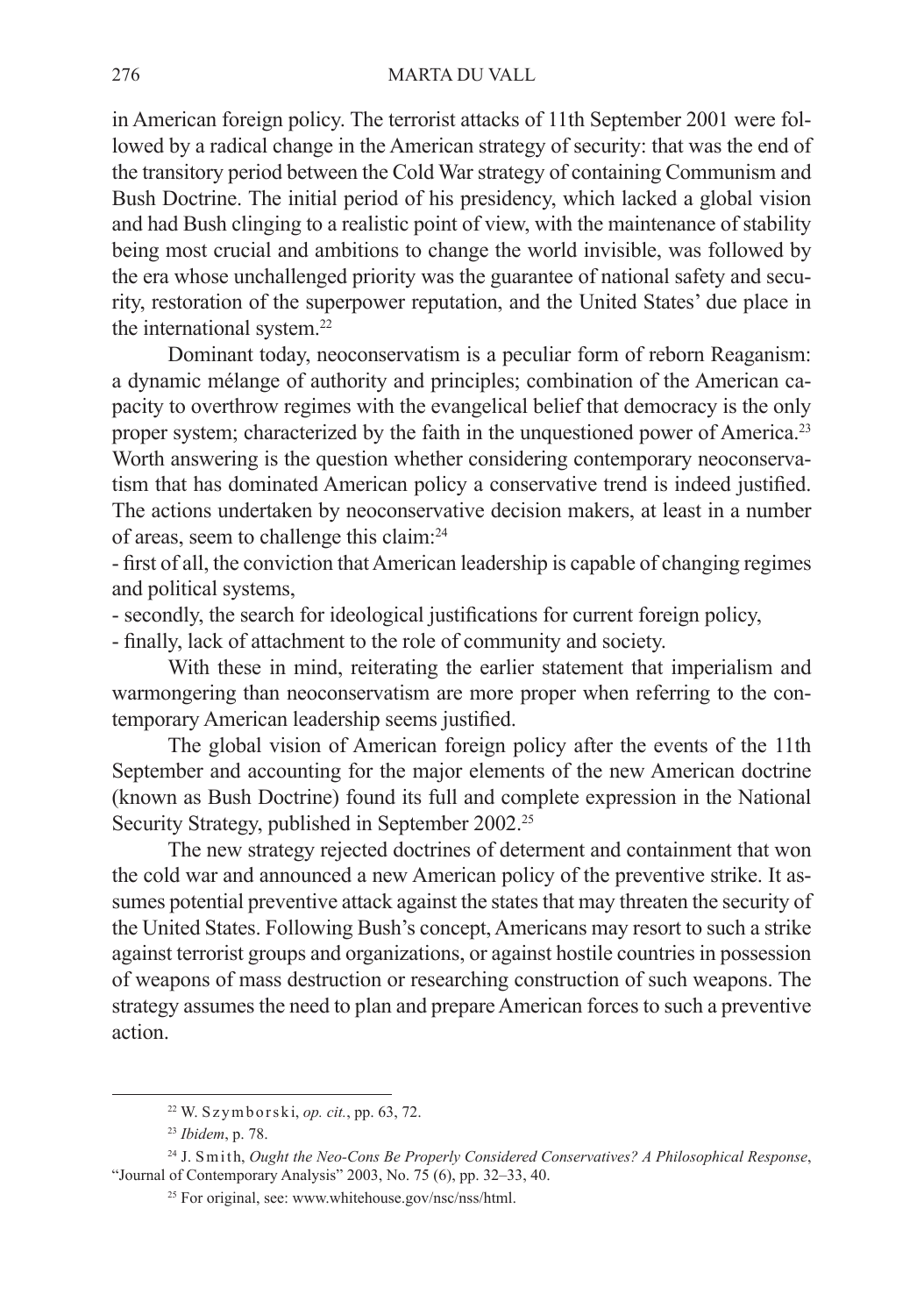Generalizing, one may also point that one of Bush's fundamental declarations contained in the new global strategy of foreign policy was vesting the United States with the right to restrain other countries in the development and growth of their power that could challenge their strategic supremacy of America. That was tantamount to the claim that Bush administration was not planning to renounce the military cutting edge that United States retained after the fall of the Soviet Union. Americans are planning to use the unquestioned supremacy in the world in a unilateral manner. Even at the expense of a conflict with allies and the international community.

The foundations of the American doctrine binding in international policy may be gathered in the following three statements: promotion of democracy, preventive strikes, and unilateral action.

Planning a defensive preventive attack when the country is facing an imminent threat is nothing out of the ordinary. In the case of United States – the most powerful state in the world, at whose disposal lies a greater defensive power than in the case of any other country – it is not prudent to empower itself with the right to preventive attack and treat such a situation as a rule as this rallies the world's public opinion against the United States. Instead of focusing on the actual threat, this gives birth to a discussion concerning the generally conceived right to intervene at all.<sup>26</sup>

It seems that the American strategy of security and preventive war fails to account for the reality we live in, where the military power has lost its significance and in many cases can hardly be used to solve the complex political and securityrelated questions we face in the contemporary world. It was rightly remarked that as far as the uncompromising attitude in the ideological struggle against Communism was an advantage of neoconservatism throughout the period of the cold war, the current hard-line and inflexible position of the United States in foreign policy leads to numerous distortions that in the final result may contribute to the drop in America's prestige and power on the international scene.

Moreover, the doctrine does not look ahead to see that action without the consent of the allies is not feasible from the physical point of view. The United States maintains hundreds of military bases all over the world, and operation from these bases may hardly ever be conducted independently of the will of the states, in whose territories the bases are situated. Thus strategic allies and their support, be it only passive, are necessary for any action. America assuming a position above the international law and order is too risky for the White House administration, and such a step will rather not be undertaken, and it's so not without a prior political campaign (as in the case of Iraq), which in turn rules out of the element of surprise, that is crucial for the concept of the preventive attack.<sup>27</sup>

<sup>26</sup> *Rozmowa z Richardem Holbrooke, "Gwałt na gwałt"*, "Wprost" 2002, November 3.

<sup>&</sup>lt;sup>27</sup> T. Widłak, *Ameryka kontratakuje – nowa doktryna obronna USA*, after: www.paneuropa.l.pl/?plus= komentator&id=1063729003 (November 2006).